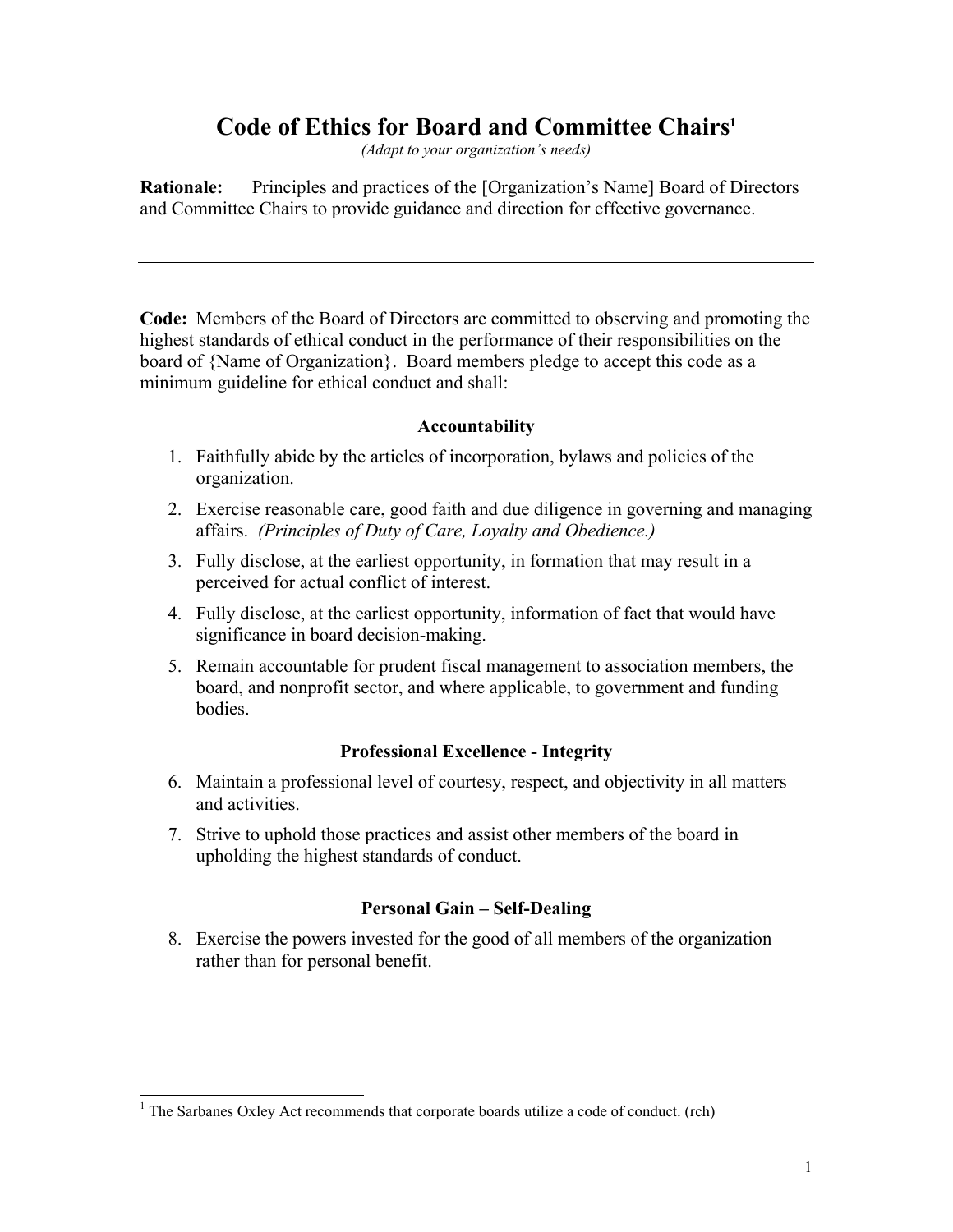### **Equal Opportunity – Diversity - Inclusivity**

- 9. Ensure the right of all members to access benefits and services without discrimination on the basis of culture, geography, political, religious, or socioeconomic aspects.
- 10. Ensure the right of all members to access benefits and services without discrimination on the basis of the organization's volunteer or staff make-up in respect to gender, sexual orientation, national origin, race, religion, age, political affiliation or disability, in accordance with all applicable legal and regulatory requirements.

### **Confidential Information**

11. Respect the confidentiality of sensitive information known to board service and used for the purposes of governance and management.

### **Collaboration and Cooperation**

- 12. Respect the diversity of opinions as expressed or acted upon by the organization board, committees and membership, and formally register dissent as appropriate.
- 13. Promote collaboration, cooperation, and partnership among association members.

Approved (Date) Signature: X

**Recommendation for Adoption and Usage**: Read the requirements of the Sarbanes Oxley Act. Compare other organization Codes of Conduct. Appoint a task force to review and recommend a Code of Conduct to the board. Board discussion and approval. Nominating Committee to annually distribute to all nominees for review and signature. Maintain copy in the organization's office and copy for each board member.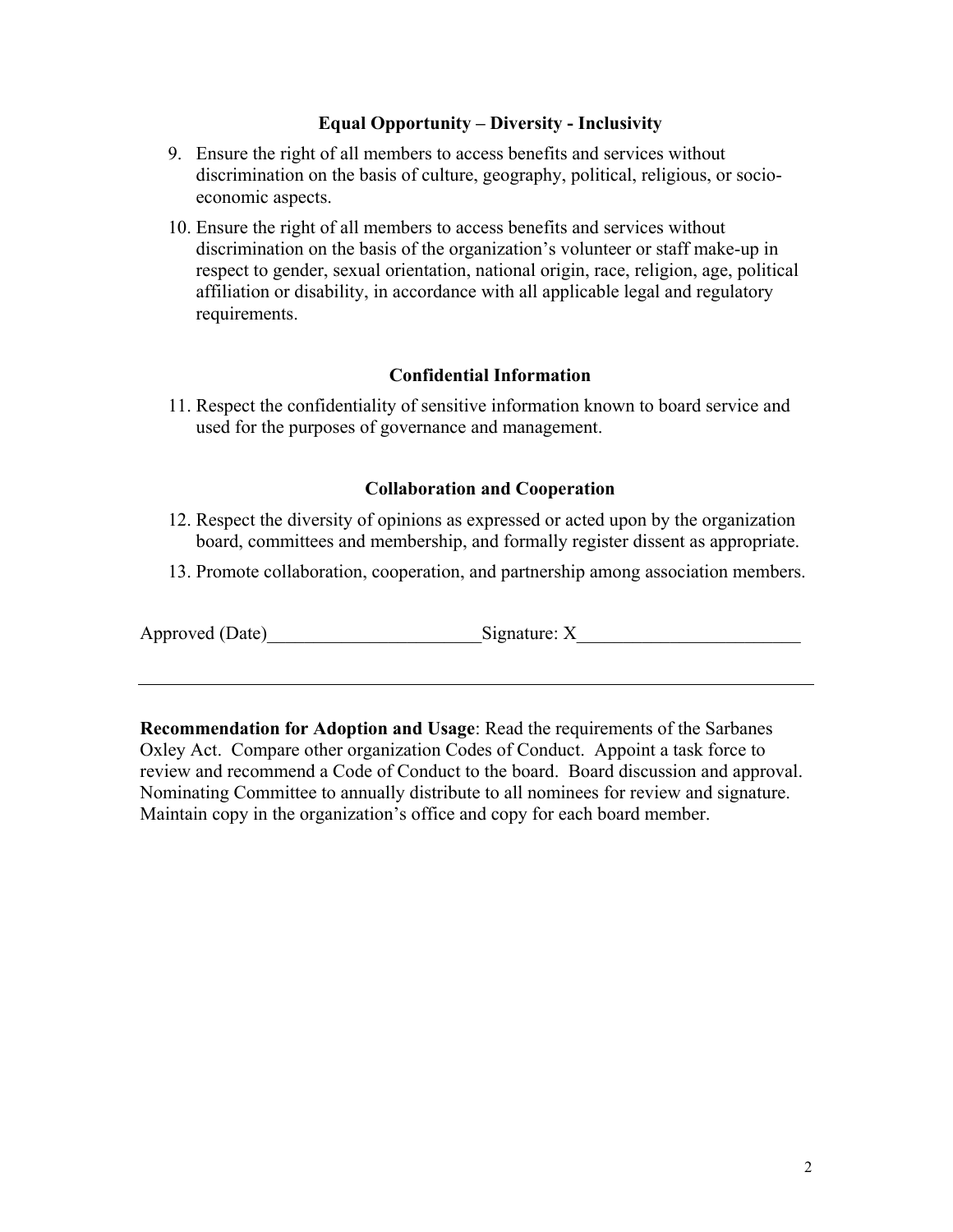# **Code of Ethics Board of Directors and Officers Of the**

**\_\_\_\_\_\_\_\_\_\_\_\_\_\_\_\_\_\_\_\_\_**

Service on the Board of Directors of a national organization is an important honor and responsibility. Much is expected of officers and the governing Board of the \_\_\_\_\_\_\_\_. The membership of the association relies on its officers and Board to act in its best interests, to be knowledgeable about and proactive on the issues facing the early childhood care and education industry, to study the questions before it and to base decisions on reliable information, to be a good steward of the resources of the association, and to be honest and trustworthy in all actions. To assure the trust and ethical expectations of the members of the \_\_\_\_\_\_ Association, I affirm the following:

### *Duty of Care*

In all matters affecting the \_\_\_\_\_\_\_\_ Association, I will act in good faith and exercise my best efforts in the performance of my duties.

I will faithfully prepare for discussions and decisions that affect the association by reading information sent to me by the association officers and staff and by striving to be knowledgeable on issues of importance to the association and its members.

I will be responsible for disseminating information I receive as a Director to all members, with my primary responsibility to inform my constituency, i.e., state association, national, or regional company, or at-large members. *(See attached examples)*

I will make decisions based on factual data rather than unsubstantiated opinions.

I will make decisions based on what is in the best interest of all members of the association, rather than any one group, individual, or special interest.

I will be honest in doing the work of the association and in speaking on behalf of the association and its leadership in order to foster trust among association members and the public.

I will respect my fellow Directors and the members of the association, acknowledging differences of opinion, providing for open and respectful discussion, and making decisions only after listening to all points of view and all available data.

I will publicly support the majority decisions made by the Board of Directors.

I will refrain from any discussion of tuition, fees, wages, etc. that might be construed as an infraction of anti-trust law or price fixing.

I will support and encourage participation in all association programs including endorsed programs.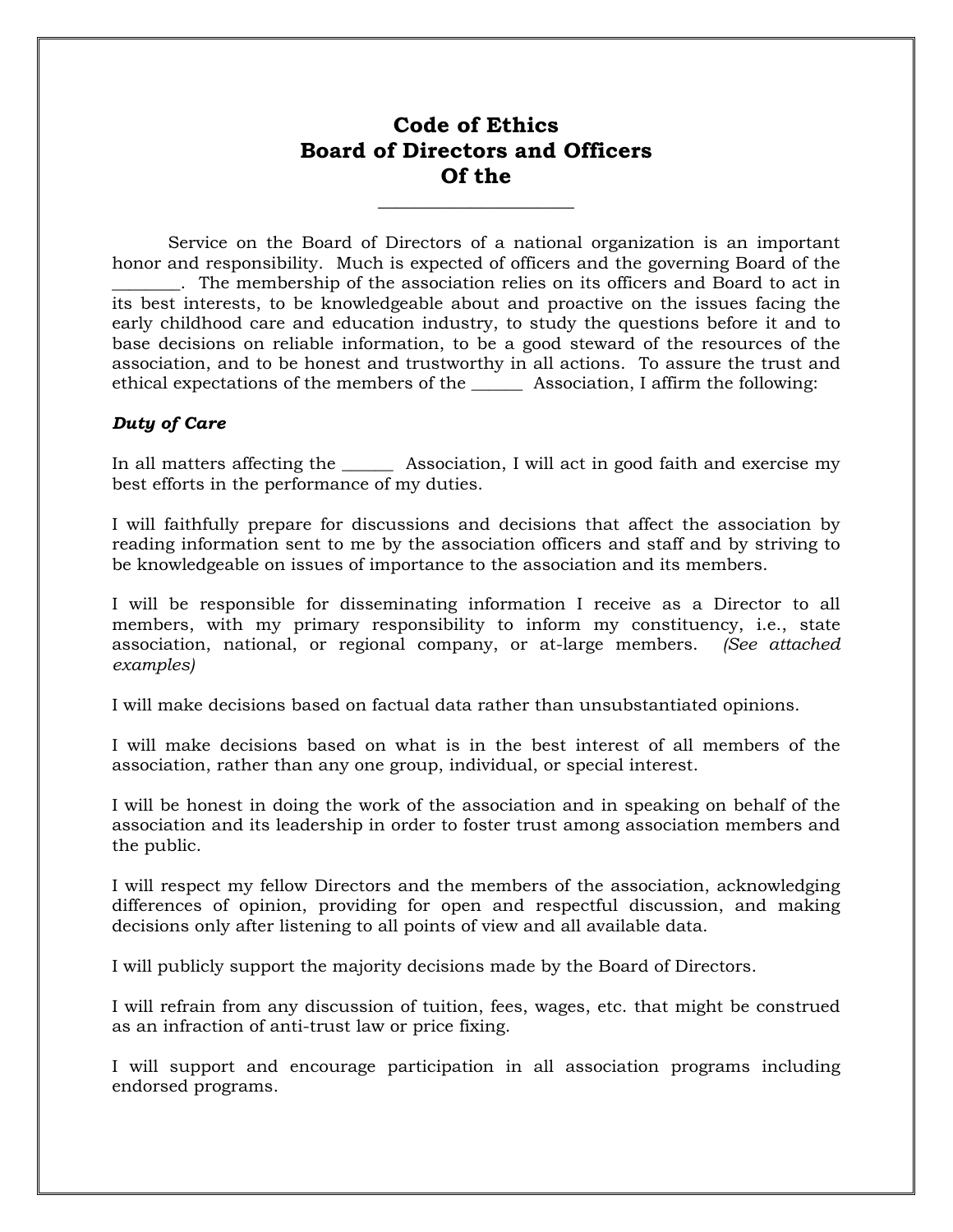I will hold my own business to the highest standards of professionalism, quality, and integrity, because the manner in which I conduct my individual business affairs can affect the public image of the \_\_\_\_\_\_\_\_\_ Association,

### *Confidentiality*

I will not disclose, beyond its intended scope, any information which is marked, designated, or treated as confidential by the Board, officers, or staff and which I receive as a Director of the \_\_\_\_\_\_\_\_\_\_\_\_\_\_ Association.

I understand that my obligation to maintain confidentiality extends indefinitely beyond my term of office.

### *Conflict of Interest*

I acknowledge that information, programs, research, services, and methods of operation are developed by \_\_\_\_\_\_\_\_\_\_\_ for all members and as a Director I am obligated to pass on this information to my constituencies. Therefore I will not expropriate for myself, my business, or another organization any information I receive as a result of my position as a Director of the \_\_\_\_\_\_\_\_\_\_\_\_\_\_ Association prior to disseminating this information to my constituents. (*See attached examples*)

I will not create any program that is in direct competition with an \_\_\_\_\_\_\_\_ program including the \_\_\_\_\_\_\_\_\_\_, the \_\_\_\_\_\_\_ credential, the Annual Conference, or other programs that the association may develop in the future.

I will openly declare any actual or perceived conflict of interest that may result from my taking part in discussion or decision making on an issue before the association while having business, professional, or personal interests that could bias my decisions. I further acknowledge the Board of Directors has the sole responsibility for determining whether my interests constitute a conflict and if so what the remedy will be. *(See attached example)*

Signature of Director or Alternate Director \_\_\_\_\_\_\_\_\_\_\_\_\_\_\_\_\_\_\_\_\_\_\_\_\_\_\_\_\_\_\_\_\_\_\_\_\_\_\_\_\_\_

 $Date$   $\Box$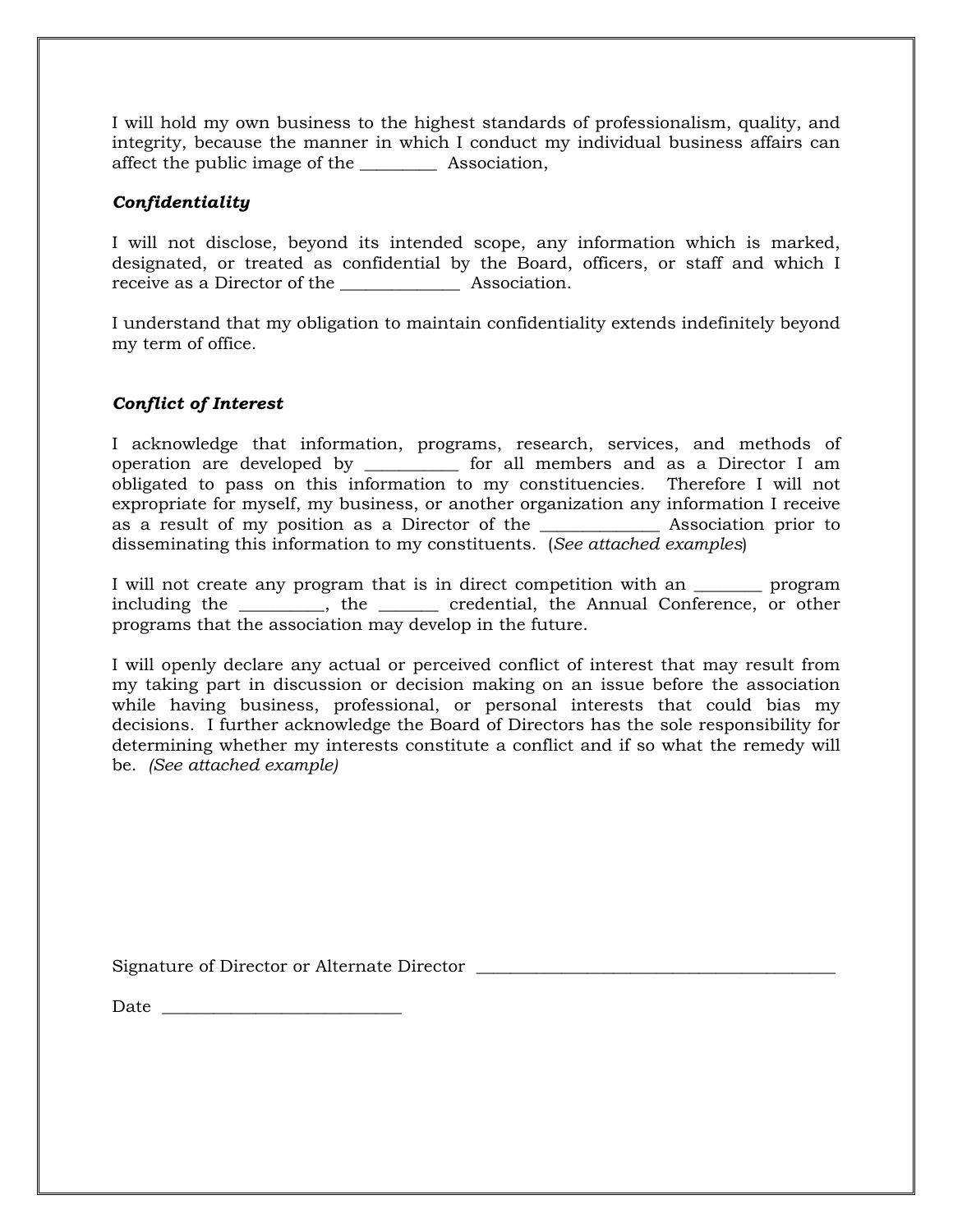# *Example of Duty of Care:*

"I will be responsible for disseminating information I receive as a Director to all members with my primary responsibility to inform my constituency, i.e., state association, national, or regional company, or at-large members."

**\_\_\_\_\_\_ Director, John Doe, receives a notice on the \_\_\_\_\_\_\_ Board of Directors list serve about a grant available to child care centers in all states. John fails to pass this information on to his state association members.** 

• **As the representative of the membership as a whole, John is obligated to pass on this information to his constituency, and in the spirit of leadership, should make a reasonable effort to do so immediately in order to equalize the opportunity among members, including himself.** 

# *Examples of Conflict of Interest:*

"I acknowledge that information, programs, research, services, and methods of operation are developed by \_\_\_\_\_\_ for all members and as a Director I am obligated to pass on this information to my constituencies. Therefore I will not expropriate for myself, my business, or another organization any information I receive as a result of my position as a Director of the Association prior to disseminating this information to my constituents."

- **1. In the example above, John not only does not pass on the information he receives through the Board-only list serve, he applies for the grant for his own center.**
	- **John is taking advantage of information available to him in his capacity as a member of the Board of Directors of \_\_\_\_\_\_ and using this information for his personal gain.**
- **2. \_\_\_\_\_\_\_ Board member John Doe conducts a training class for Field Counselors which is not the \_\_\_\_\_\_\_\_\_ prescribed training and/or charges a fee for the training.** 
	- **John Doe is taking advantage of his position as a Director to profit when he charges a fee which is contrary to \_\_\_\_\_'s policy and interest. \_\_\_\_ provides this training free of charge.**
	- **John Doe is not using the prescribed training approved by \_\_\_\_\_ and therefore is negatively impacting the integrity of the \_\_\_\_ program.**
- **3. \_\_\_\_\_\_\_ Director Mary Doe uses association-developed programs, data, papers, or other intellectual property (correspondence, procedure manuals, methods of operation, curriculum, presentations) without permission of the association and/or without citing the association as the creator or fails to report unauthorized use by his/her state association or company.**
	- **Even though the association material Mary uses may not be copyrighted, it is unethical to use the association's property for one's own benefit or to misrepresent the origin of the material. If the material is copyrighted, Mary's actions are also illegal.**